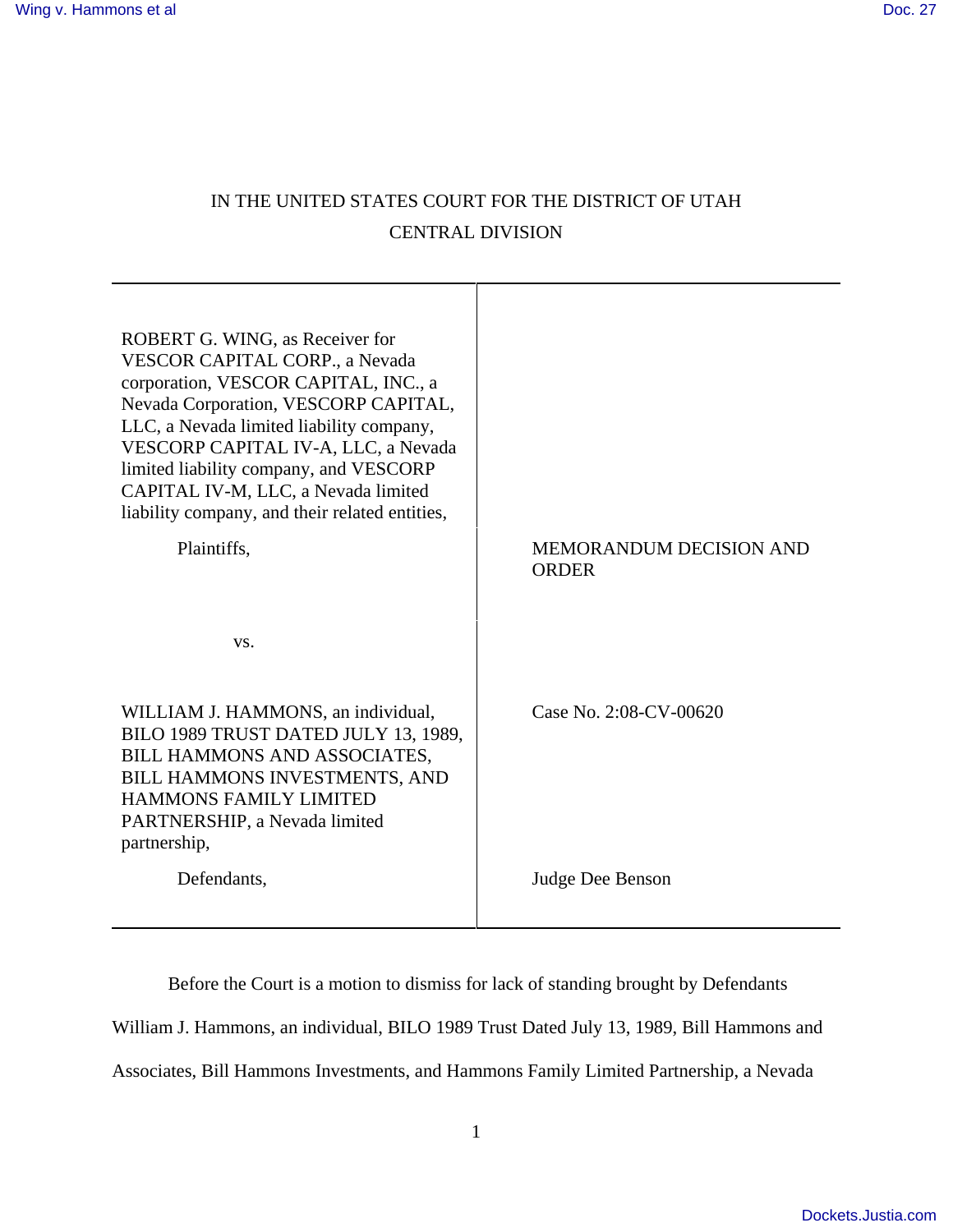limited partnership (collectively referred to as "Hammons"). During the course of briefing this motion, Hammons brought a motion to strike several items contained in the Receiver's opposition to the original motion to dismiss. The Court held a hearing covering both motions on Monday, April 20, 2009, at which the defendants were represented by Clifford V. Dunn. The Receiver, Robert G. Wing, was present and represented by M. David Eckersley. After review and consideration of the arguments presented by counsel and the briefs submitted by the parties, the Court enters the following Memorandum Decision and Order.

### **I. Factual Background**

This action is one of many arising out of the collapse of an alleged Ponzi scheme orchestrated and run by Val Edmund Southwick through a complex web of over 150 corporations and limited liability companies. On February 6, 2008, the United States Securities and Exchange Commission ("SEC") filed suit against Southwick and VesCor, alleging violations of the Securities Act of 1933 and the Securities Exchange Act of 1934. On March 31, 2008, in a separate state action, Southwick pleaded guilty to nine counts of securities fraud, each a felony in the second degree, in the Third District Court of Utah, and was later sentenced to serve nine consecutive 1-15 year prison terms, the maximum allowed by State law. On May 5, 2008, the Court appointed Robert G. Wing as Receiver for VesCor Capital Corp., VesCor Capital, Inc., VesCorp Capital, LLC, VesCorp Capital IV-A, LLC, VesCorp Capital IV-M, LLC, and all affiliated limited partnerships, corporations or other business entities (collectively, "VesCor").

The Receiver brought the present lawsuit on August 15, 2008, against Hammons, who allegedly "acted as a sales agent or broker for VesCor," invested with VesCor, and ultimately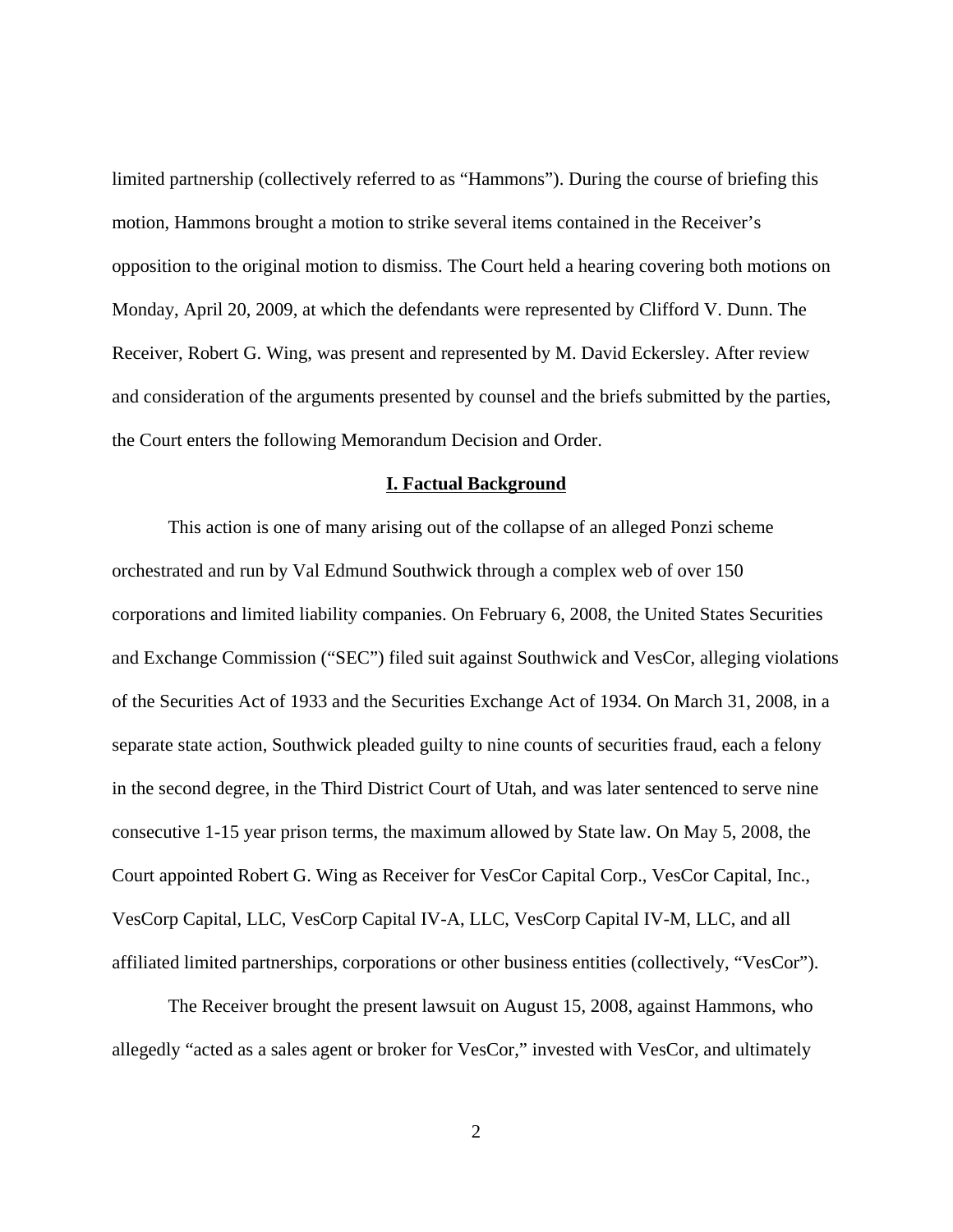received "much more money from VesCor than they invested." First Amended Complaint, Dkt. 4, ¶ 19-21. The Receiver alleges that these payments constitute fraudulent transfers to the extent that they exceeded the amount initially invested by Hammons, and therefore seeks their return. *Id.*  $\mathbb{I}$  24. Specifically, the Receiver alleges that because the payments were made as part of a Ponzi scheme, they were "by definition" made to hinder, delay or defraud VesCor's creditors, *id.* ¶ 23, and further that they were made at a time when VesCor was insolvent and that Hammons did not give substantially equivalent value for the transfers or take them in good faith, *id.* ¶ 24. Alternatively, the Receiver seeks the return of the payments to Hammons under an unjust enrichment theory. *Id.* ¶ 25-31.

#### **II. Discussion**

Hammons moved this Court to dismiss on the basis that the Receiver lacked standing to bring this suit under the Utah Fraudulent Transfer Act. Hammons Memo in Support, Dkt. 11, at 6-9. In opposing this motion, the Receiver sought to introduce evidence contained in the Criminal Information and Affidavit of Probable Cause filed in a recent state court case filed in the Fifth Judicial District in Washington County, Utah, in which Mr. Hammons was charged with five counts of securities fraud, four counts of sale of securities by an unregistered agent, one count of abuse of a vulnerable adult, and one count of pattern of unlawful activity. The Receiver sought to introduce this evidence to highlight the extent of Mr. Hammons's involvement in the VesCor scheme. Hammons then moved to strike both the Criminal Information and the Affidavit of Probable Cause on the grounds that they contained (double) hearsay and are irrelevant to the standing issue presented in the motion to dismiss. The Court will address each motion in turn.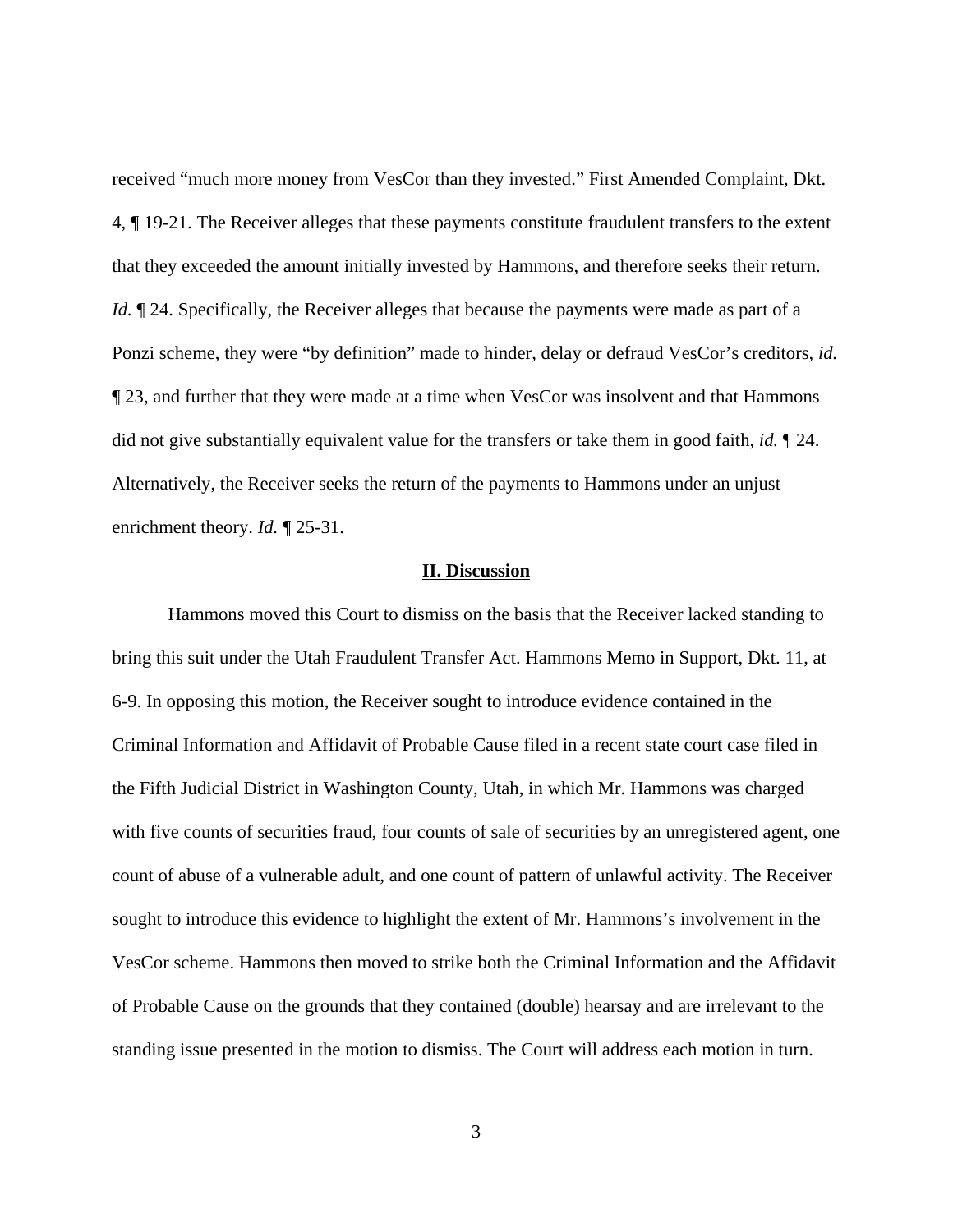### **A. Motion to Dismiss for Lack of Standing**

The seminal case addressing whether a Federal Equity Receiver has standing to assert fraudulent transfer and unjust enrichment claims is *Scholes v. Lehman*, 56 F.3d 750 (7th Cir. 1993). In *Scholes*, the Seventh Circuit was confronted with arguments similar to the ones Hammons is making here–namely, that a Receiver in a Ponzi scheme case does not have standing to avoid the transactions voluntarily made by the debtor because the Receiver technically stands in that debtor's, and not the defrauded creditors, shoes. *Id.* at 753. The Seventh Circuit held that though the Receiver and the Ponzi operator arguably stood in the same shoes, they nevertheless wore different hats: the Ponzi operator, on the one hand, was a *tort debtor* by virtue of the fact that he used the entities under his control to perpetrate fraud; the Receiver, on the other, was a *tort creditor* by virtue of the fact that the entities, once freed from the Ponzi operator's control, became entitled to the return of payments made in furtherance of the operator's scheme. *Id.* at 754 ("The corporations, Douglas's robotic tools, were nevertheless in the eyes of the law separate legal entities with rights and duties. . . . The appointment of the receiver removed the wrongdoer from the scene. The corporations were no more Douglas's zombies. Freed from his spell they became entitled to the return of the moneys–for the benefit not of Douglas but of innocent investors–that Douglas had made the corporations divert to unauthorized purposes.").

The reasoning in *Scholes* has been endorsed in several Ponzi scheme cases involving federal equity receivers. *See, e.g.*, *Donell v. Kowell*, 533 F.3d 762, 777 (9 th Cir. 2008) ("The Receiver has standing to bring this suit because, although the losing investors will ultimately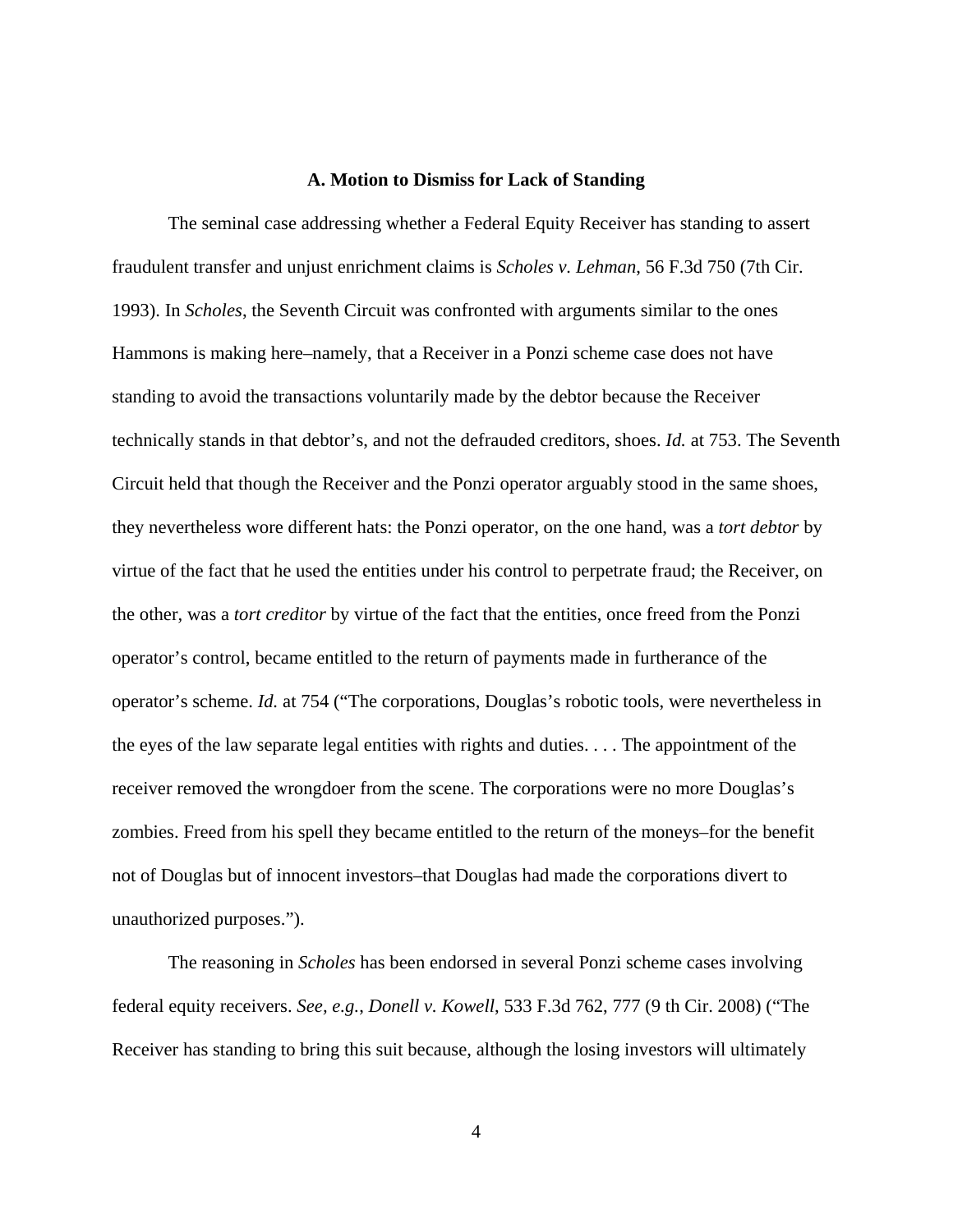benefit from the asset recovery, the Receiver is in fact suing to redress injuries that Wallenbrock suffered when its managers caused Wallenbrock to commit waste and fraud."); In re *Burton Wiand*, No. 8:05-CV-1856-T-27MSS, 2007 WL 963165, at \*2 (M.D.Fla. Mar. 27, 2007) ("Because the corporation was injured by the diversion of its assets, the receiver, standing in the shoes of the corporation, had standing to set aside the fraudulent transfers."); *Quilling v. Cristell*, No. 3:04-CV-252, 2006 WL 316981, at \*6 (W.D.N.C. Feb. 9, 2006) ("Under the clear and persuasive reasoning of the court in *Scholes*, the Receiver, as receiver for all entities owned or controlled by Gilliland, including the Gilliland Entities, properly has standing to bring the fraudulent transfer claims that he is asserting against Defendnats."); *Obermaier v. Arnett*, No. 2:02-CV-111, 2002 WL 31654535, at \*4 (M.D.Fla. Nov. 20, 2002) ("The Receiver, as an equity receiver, clearly has standing to bring claims if the causes of action attempt to redress injuries to the Receivership Entities.").

Against the weight of this authority, Hammons has not pointed the Court to a single Ponzi scheme receivership case that criticizes the approach taken in *Scholes*. Instead, Hammons focuses on the differences between the Illinois fraudulent-conveyance statute at issue in *Scholes* and Utah's version of the Uniform Fraudulent Transfer Act (UFTA). Utah Code Ann. § § 25-6-1 to -13. Whereas the Illinois statute stated that fraudulent conveyances are void against "creditors . . . and other persons," *see Scholes*, 56 F.3d at 753, the UFTA makes transfers fraudulent "as to creditors" only and does not include the language "and other persons." Utah Code Ann. § § 25-6-  $5 & -6$ .

Hammons's argument is unpersuasive for two reasons. First and foremost, under *Scholes*,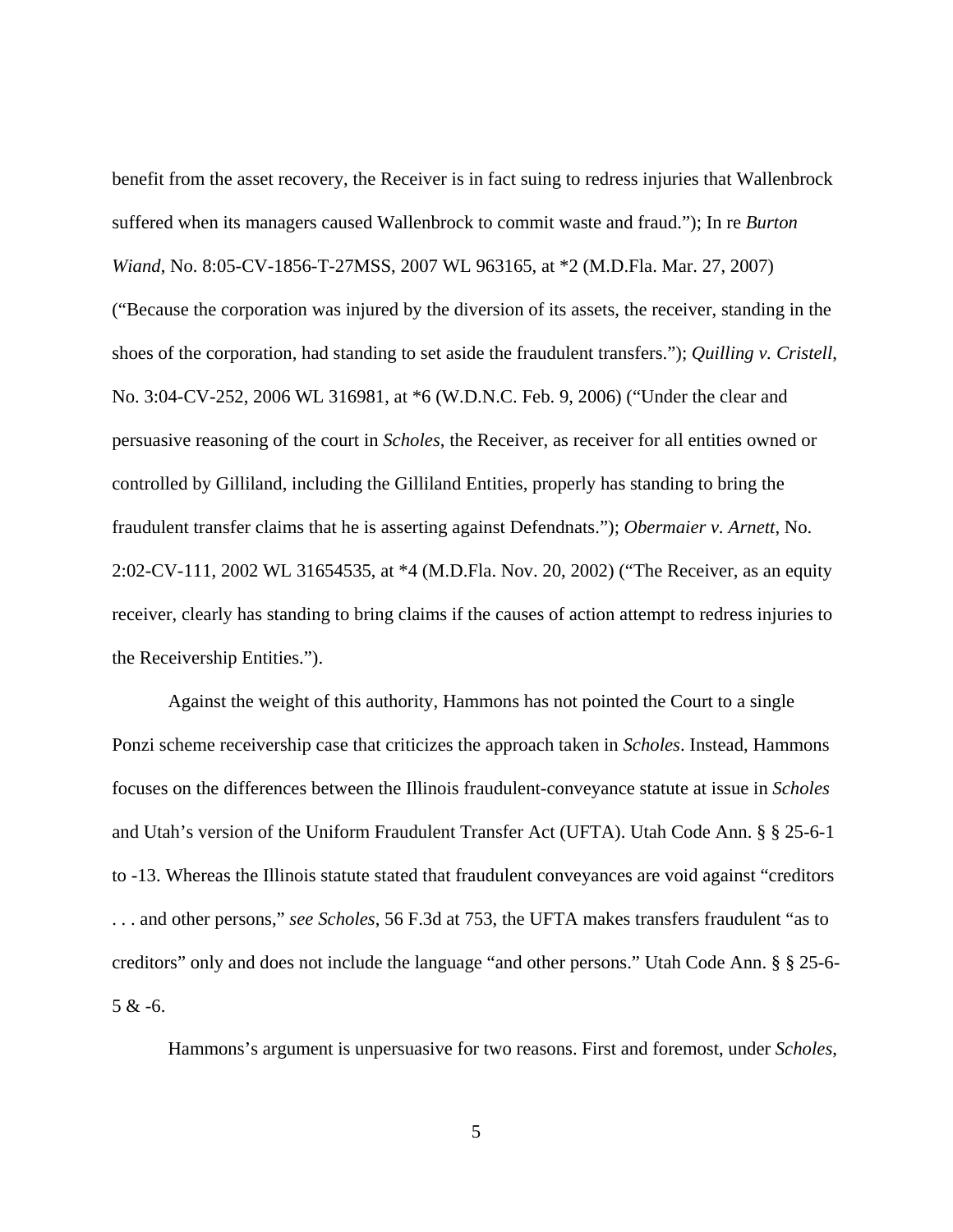a receiver in a Ponzi case *is* defined as a creditor for the purposes of establishing standing, so the fact that the Illinois statute at issue also applies to "other persons" is irrelevant. *See Scholes*, 56 F.3d at 753-55. Second, Utah courts have consistently construed the UFTA liberally "to reach all artifices and evasions designed to rob the Act of its full force and effect." *Bradford v. Bradford*, 1999 UT App 373, ¶ 5, 993 P.2d 887, 891 (quoting *Butler v. Wilkinson*, 740 P.2d 1244, 1260 (Utah 1987)); *see Macris & Associates, Inc. v. Neways, Inc.*, 2002 UT App 406, ¶ 4, 60 P.3d 1176, 1180 ("Because [the UUFTA] is remedial in nature, it should be liberally construed.") (quoting *National Loan Investors, L.P. v. Givens*, 952 P.2d 1067, 1069 (Utah 1998); *see also Givan v. Lambeth*, 351 P.2d 959, 962 (Utah 1960) ("All statutes made against fraud should be liberally and beneficially expounded to suppress the fraud.") (quotation omitted).

The Court therefore holds that the Receiver has standing to assert fraudulent transfer and unjust enrichment claims against the alleged "winners" of Southwick's Ponzi scheme. The entities in receivership were injured when Southwick used them to commit fraud and waste. Once Southwick was removed from the scene, those entities, now under the auspices of the Receiver, are entitled to seek the return of these fraudulently dissipated payments. Accordingly, Hammons motion to dismiss for lack of standing is DENIED.

### **B. Motion to Strike**

The Court's standard of review on a motion to dismiss for lack of standing is to "accept as true all material allegations of the complaint," and to "construe the complaint in favor of the complaining party." *Warth v. Seldin*, 422 U.S. 490, 501 (1975). It is also "within the trial court's power to allow or to require the plaintiff to supply, by amendment to the complaint or by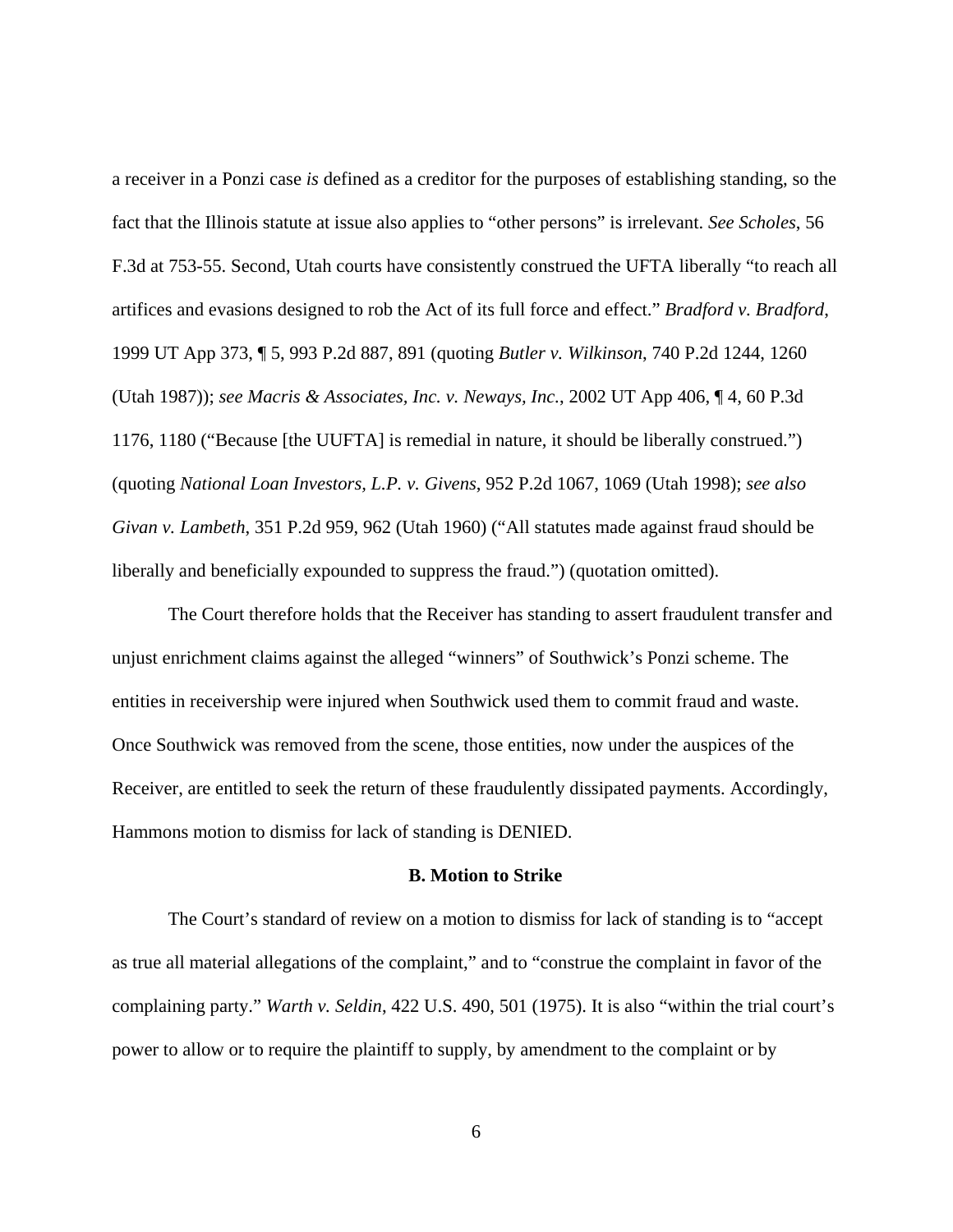affidavits, further particularized allegations of fact deemed supportive of plaintiff's standing." *Id.* Since the elements of standing "are not mere pleading requirements but rather an indispensable part of the plaintiff's case, each element must be supported in the same way as any other matter on which the plaintiff bears the burden of proof, *i.e.*, with the manner and degree of evidence required at the successive stages of the litigation." *Lujan v. Defenders of Wildlife*, 504 U.S. 555, 561 (1992). Nonetheless, "[a]t the pleading state, general factual allegations of injury resulting from the defendant's conduct may suffice, for on a motion to dismiss we 'presum[e] that general allegations embrace those specific facts that are necessary to support the claim." *Id.* (quoting *Lujan v. National Wildlife Federation*, 497 U.S. 871, 889 (1990).

In opposing the defendant's motion to dismiss for lack of standing, the Receiver sought to support the allegations in the first amended complaint regarding Mr. Hammons' integral role in the VesCor scheme by citing to, and attaching, a copy of the Criminal Information and Affidavit of Probable Cause associated with Mr. Hammons' criminal case. The Receiver noted that according to the Affidavit of Probable Cause, Mr. Hammons made several material misrepresentations and material omissions to some of VesCor's investors. The Affidavit was prepared by Jennifer Korb, a Securities Analyst for the Utah Department of Commerce, Division of Securities, and contains both statements made by her and statements of those interviewed by her during the course of her investigation. Under *Lujan*, the court would ordinarily next proceed to determine whether admitting these statements comports with the Federal Rules of Evidence.

In the present case, however, the allegations appearing in the complaint, when accepted as true and construed in favor of the Receiver, are sufficient to establish the Receiver's standing.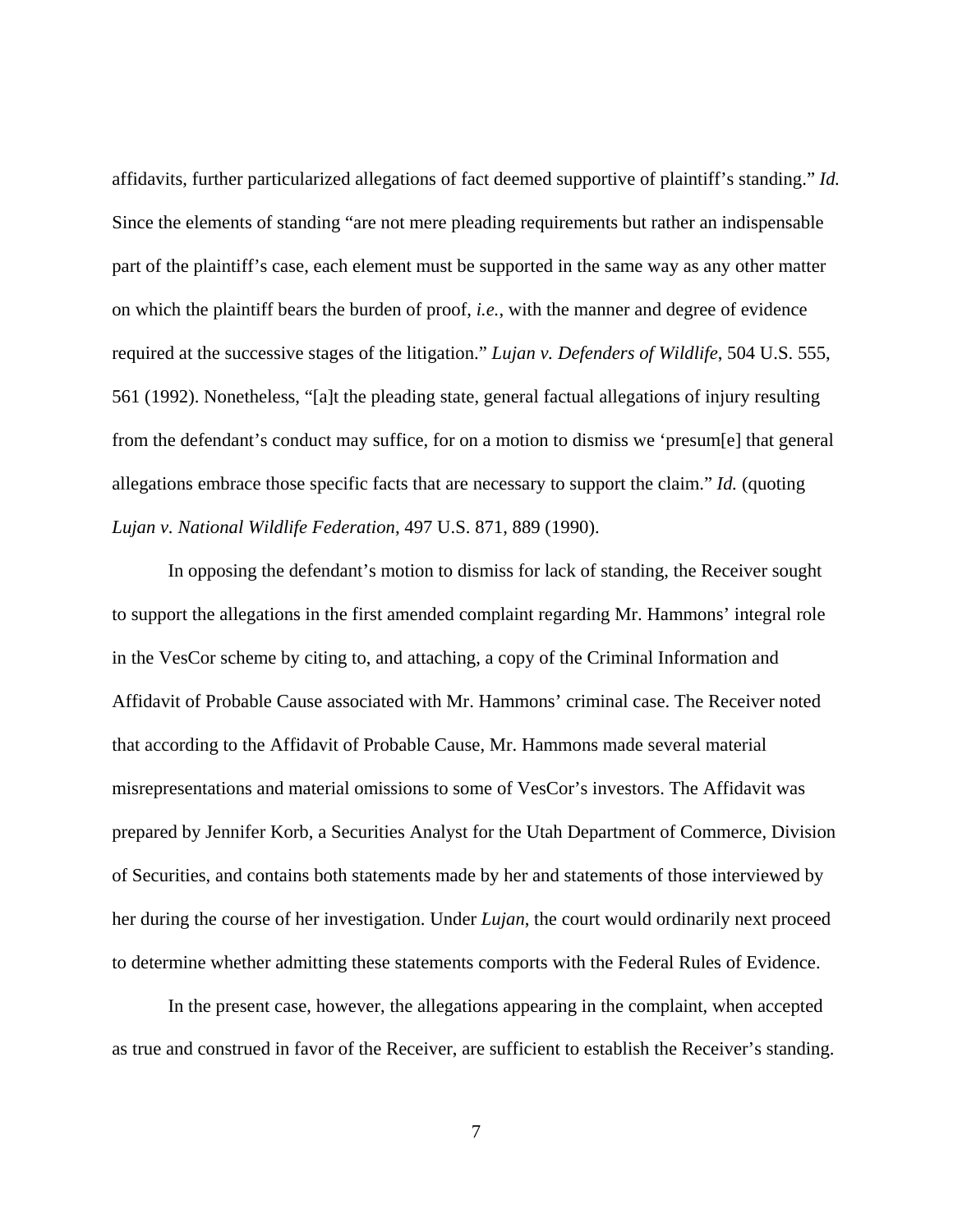The First Amended Complaint sufficiently alleges the existence of Southwick's Ponzi scheme. First Amended Complaint, Dkt. 4, ¶ 8-15. It also alleges Hammons' status as an alleged "winner" of that scheme, as defined as an investor with VesCor who received much more money from VesCor than he invested." *Id.* ¶ 17, 21. Finally, it also alleges that the payments were made to Hammons at a time when VesCor was being operated as a Ponzi scheme, at a time when VesCor was by definition insolvent, and the payments in turn were by definition made to hinder, delay, or defraud the creditors and/or investors of VesCor. *Id.* ¶ 23-24. The Receiver is free to establish, and the defendants are free to contest, via admissible evidence at a later point in the proceedings, whether or not Hammons was "an integral part of the VesCor scheme." Plaintiff's Opposition to Motion to Dismiss, Dkt. 12, at 2; Defendants' Reply to Motion to Strike, Dkt. 18, at 3. This additional fact, however, is simply not dispositive of the present motion given the sufficiency of the allegations contained in the Receiver's First Amended Complaint. Accordingly, Hammons's motion to strike is MOOT.

### **III. Conclusion**

For the reasons set forth above, Hammons's motion to dismiss for lack of standing is hereby DENIED. In addition, under the reasoning applied by the Court, Hammons's motion to strike all the facts cited in, and exhibits attached to, plaintiff's response to Hammons's original motion is MOOT.